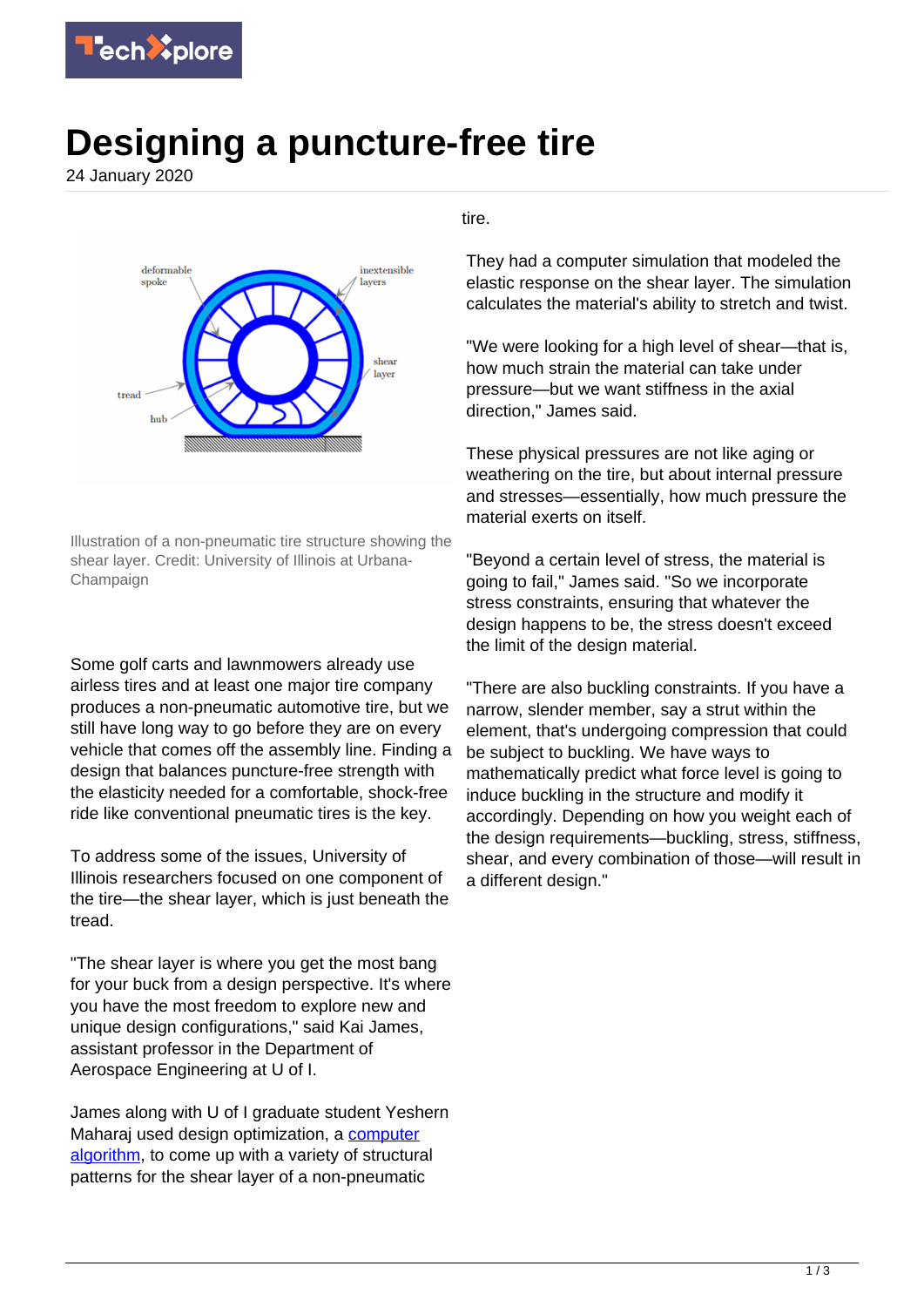



Kai James. Credit: University of Illinois at Urbana-Champaign

The goal is a tire design that can withstand pressure but is also elastic to provide a ride that doesn't feel like you're driving on tires made of steel.

James explained how, as the computer simulation works to find the optimum pattern, it eliminates structural patterns that are not optimal. It begins with a computer simulated block of the bulk material that the [tire](https://techxplore.com/tags/tire/) will be made from. Because a solid block doesn't have much elasticity, the material is virtually cut away, leaving spaces for flexibility.

"If you carve holes in the material until it is something like a checkerboard pattern, with half of the material, you'd also have half of the original stiffness," he said. "Now, if you do a much more complicated pattern, you can actually tailor the stiffness."

Obviously, on a continuum from a block of material to a thin, lacelike pattern, the number of potential designs is infinite, but it's not realistic to test every design. And, it's important to note that the algorithm doesn't end by spitting out a single, optimal design.

"Search algorithms have clever ways to strategically search the design space so that ultimately you end up having to test as few different designs as possible," James said. "Then, as you

test the designs, gradually, each new design is an improvement on the previous one and eventually, a design that is near optimal."

James said computer modeling of a structure like this one, or any physical system has levels of complexity encoded into the model—a higher accuracy model with higher fidelity is more costly.

"From a computational standpoint, we're generally talking about the time it takes to run the analysis on high-powered computers," James said.

Future analysis will require an industry or research collaborator.

The study, "Metamaterial topology optimization of non-pneumatic tires with stress and buckling constraints," is written by Yeshern Maharaj and Kai James. It is published in the International Journal for Numerical Methods in Engineering.

 **More information:** Yeshern Maharaj et al. Metamaterial topology optimization of nonpneumatic tires with stress and buckling constraints, International Journal for Numerical Methods in Engineering (2019). [DOI:](http://dx.doi.org/10.1002/nme.6273) [10.1002/nme.6273](http://dx.doi.org/10.1002/nme.6273)

 Provided by University of Illinois at Urbana-Champaign